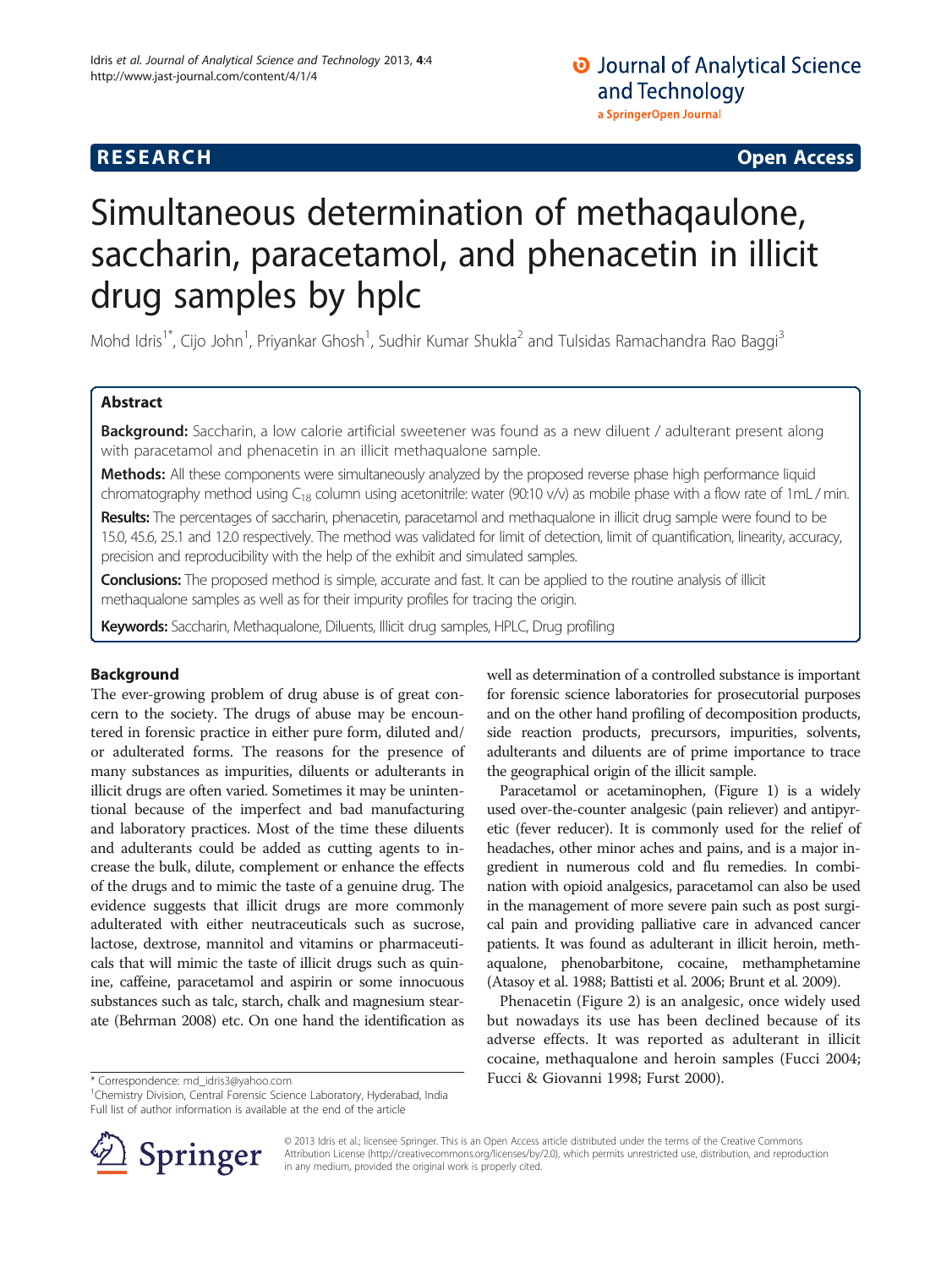<span id="page-1-0"></span>

Methaqualone (Figure 3) is a sedative-hypnotic drug that is similar in effect to barbiturates, a general central nervous system depressant. It was widely used in the 1960s and 1970s as a hypnotic, for the treatment of insomnia, and as a sedative and muscle relaxant. It has also been used illegally as a recreational drug, commonly known as Mandrax. The drug was used during sexual activity because of heightened sensitivity and lowered inhibition coupled with relaxation and euphoria (Kacker & Zaheer [1951;](#page-5-0) Smyth et al. [1973](#page-5-0)).

Saccharin (1, 2-benzisothiazol-3(2H)-one-1, 1-dioxide), (Figure 4) is a non-glucose, low-calorie sugar substitute. It is found to be new cutting agent added in bulk or as diluent in illicit drugs because of its easy availability and low cost. Earlier in a study it was reported as diluent in illicit cocaine samples (Fucci & De Giovanni [1998](#page-5-0)). But in some recent cases saccharin was found in illicit methaqualone samples along with paracetamol and phenacetin.

Saccharin was determined individually in soft drinks, dietetic food samples (Filho & Nobrega [1994;](#page-5-0) Fo et al. [1993](#page-5-0)), determined simultaneously along with preservatives and flavoring agents in drinks (Ikai et al. [1988](#page-5-0); Terada & Sakade [1985](#page-5-0)), also along with other nonnutritive sweeteners in dietetic samples (Chen et al. [1997](#page-5-0); Biemer [1989;](#page-5-0) Zhu et al. [2005](#page-5-0); Sastry et al. [1995](#page-5-0); Valley et al. [2007](#page-5-0)). It was also determined individually in faces sample (Tibbels & Smith [1988\)](#page-5-0). Limited references are available on the occurrence and determination of saccharin as diluent/adulterant in illicit drug samples





(Fucci & De Giovanni [1998](#page-5-0)). Most of the methods of analysis of drugs and other compounds were designed for their determination in routine pharmaceutical analysis and not for illicit drugs which might contain a variety of drugs and chemicals as diluents and adulterants, which are not present in official preparations. When the standard pharmaceutical procedures are applied to the illicit drugs they are fraught with interferences, difficulties in separation, identification and quantification. Therefore, there is always a need to develop new methods and procedures for the analysis of illicit drug samples where we can separate the adulterants, diluents and other impurities encountered in the forensic samples.

In this presentation a simple liquid chromatographic method has been described for the simultaneous determination of saccharin, paracetamol, phenacetin and

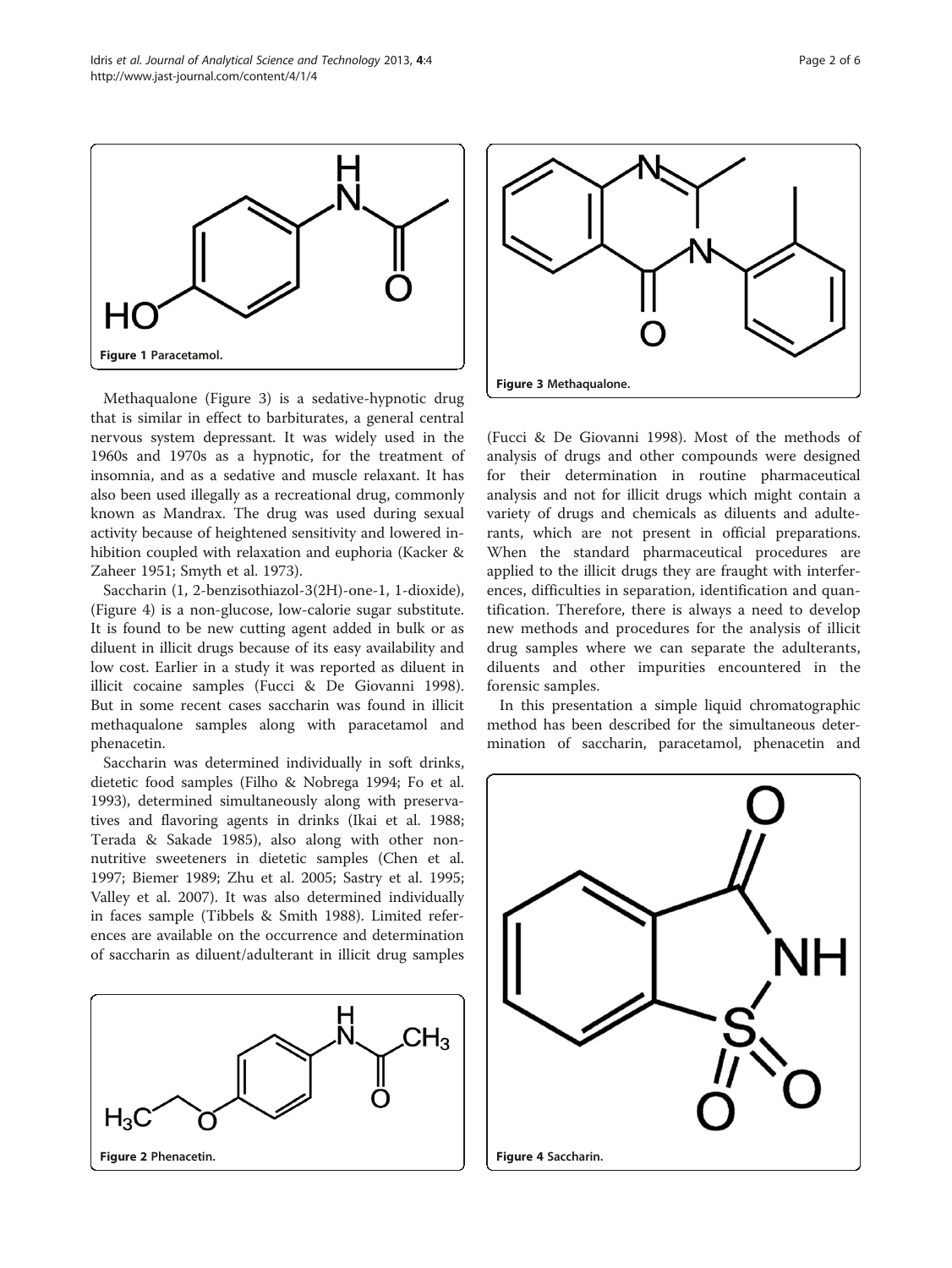<span id="page-2-0"></span>methaqualone in an illicit methaqualone samples. To demonstrate the usefulness of this method samples were also analyzed by employing Clarke's HPLC methods (Anthony et al. [2003](#page-5-0)) for determination of paracetamol, phenacetin and methaqualone where as Tibbels and Smith method (Tibbels & Smith [1988\)](#page-5-0) was used for analysis of saccharin.

## Experimental

## Chemicals and reagents

Saccharin was supllied by Kare Labs (India), paracetamol; phenacetin and methaqualone were purchased from Sigma-Aldrich (India). HPLC grade acetonitrile and water were purchased from Qualigens (India).

#### Apparatus

High Performance Liquid Chromatography (HPLC) System (Waters) consisting of a 600E controller pump, a 717 plus auto sampler, 2996 PDA detector and an inlinedegasser. Millinium32 software for data processing and  $C_{18}$  (Waters, Spherisorb 5 um ODS2, 4.6  $\times$  250 mm) analytical column was used for separation.

#### Standard preparation

A standard stock solution containing a mixture of saccharin, phenacetin, paracetamol, and methaqualone having a concentration of 2 mg/mL of each of these substances was prepared in the mobile phase. The stock solution was further diluted with mobile phase to give the five different concentrations (containing saccharin, paracetamol, phenacetin and methaqualone in the range of 0.2 μg/10 μL to 1.8 μg/10 μL, 0.4 μg/10 μL to 2 μg/10 μL, 0.4 μg/10 μL to 2 μg/10 μL and 0.2 μg/10 μL to 1 μg/10 μL, respectively). Five replicates of each of these five solutions were injected for plotting the calibration curve.

For limit of detection and limit of quantification a standard solution containing each of saccharin, phenacetin, paracetamol and methaqualone (1 mg/mL each) was diluted to give the different concentrations (0.05 μg/ 10 μL to 2 μg/10 μL). Recovery studies were carried out by standard addition method where three different concentrations of above said components were prepared with in the calibration range of corresponding components.

#### Sample preparation

A homogenized representative sample (10 mg) was transferred to a 10 mL volumetric flask and made up to the mark with mobile phase with intermittent shaking. Simulated samples were simultaneously prepared by mixing methaqualone, phenacetin, paracetamol and saccharin in different proportions. The simulated samples were analyzed by the proposed method for validation studies.

Standards and samples were ultrasonicated for 15 min and filtered through a Whatmann No.1 (Cellulose,

Particle retention of 11μm) filter paper prior to injection into the HPLC system.

#### Chromatography

Chromatography was carried out at ambient temperature. The mobile phase consisted of acetonitrile and water (90:10). The flow-rate of the mobile phase was 1mL/min. 10 μL of each of the standard solutions of the four compounds were injected in the HPLC to prepare a calibration graph. Then ten micro liters of sample solution was injected and concentration of each component was determined through the calibration graphs of the respective standards.

## Method validation

Preliminary validation of the method was performed by checking the linearity, precision, recovery, detection and quantification limits, and repeatability.

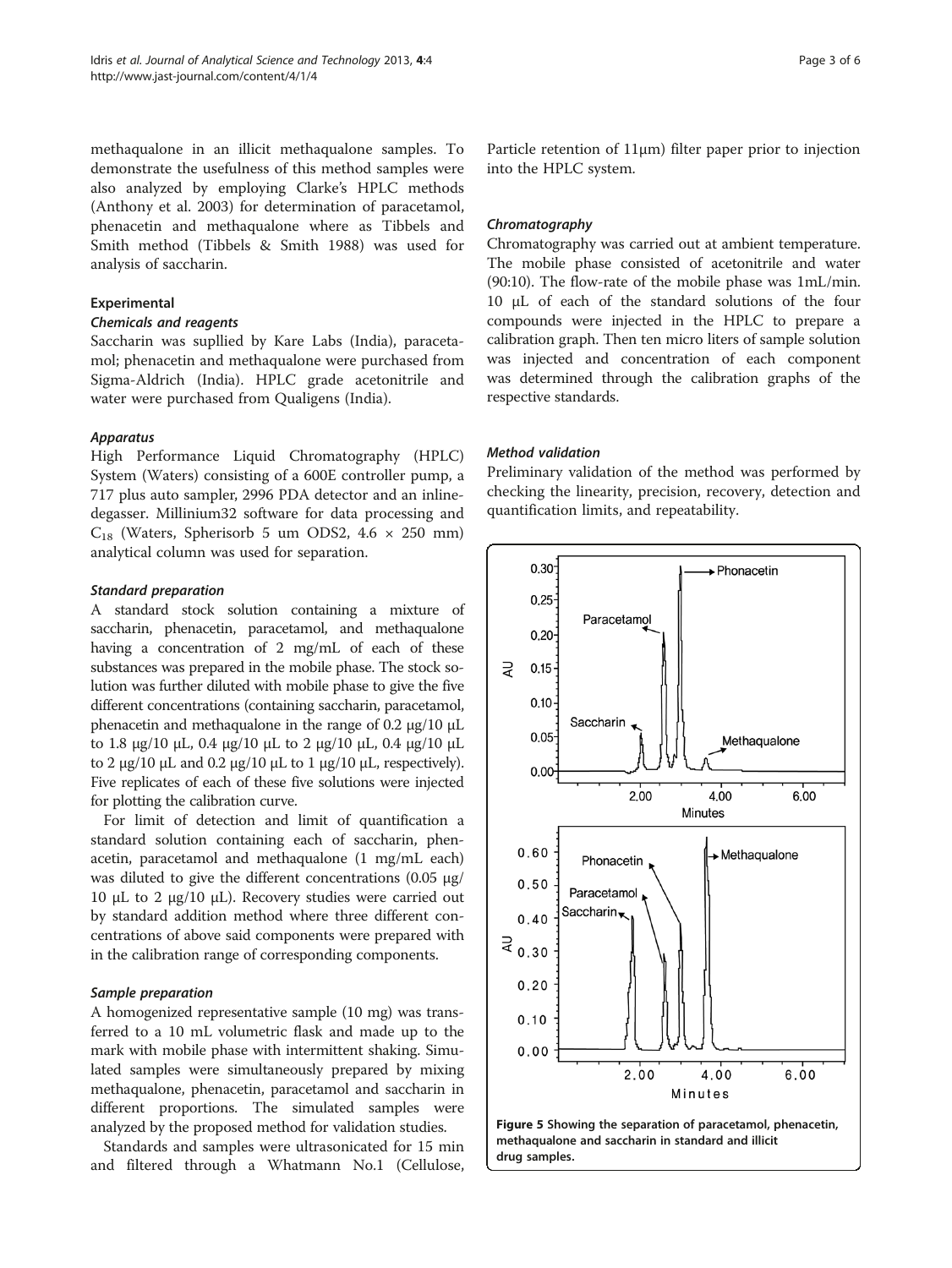### <span id="page-3-0"></span>Limits of detection and determination

The detection and quantification limit were determined based on signal (S) to noise (N) ratio by injecting diluted solutions (made from stock solution (2 mg/mL)) into the HPLC system. Limit of detection (LOD) was calculated as  $S/N \times 3$  where as limit of quantification (LOO) was calculated as  $S/N \times 10$ .

## Linearity

For linearity checking Stock solution (2 mg/mL) containing a mixture of saccharin, phenacetin, paracetamol and methaqualone was further diluted with mobile phase to give the final concentration of 0.1 μg/mL. And these solutions were injected into the HPLC system and the resultants peak areas of each component were recorded.

#### Precision

The precision of the method was evaluated on the basis of analyzing the three different concentrations of each component in the linearity range for repeating three times.

## Recovery/accuracy

The accuracy of the method was expressed as the percentage recovery of each component. Recovery studies were carried out by standard addition method where three different concentrations of above said components were prepared with in the calibration range of corresponding components. And also recovery study was carried out by using simulated samples.

#### Repeatability

The consistency of the results for the same analytes samples were checked by repeating the experiment for 6 times per day (intraday) and consecutive for 3 days (interday). And standard deviation of the repeated recovery values was calculated.

#### Robustness

Robustness is a measure of a method's immunity to small but deliberate variations in the conditions used. Acetonitrile, water ratio ( $\pm$  10%) and flow rate ( $\pm$  10%) were deliberately changed and effects were monitored.

Table 1 Showing the data of limit of detection, limit of quantification and linearity range

| Compound     | Limit of<br>Limit of<br>quantification<br>detection<br>(LOD) |                  | Linearity<br>range   |  |
|--------------|--------------------------------------------------------------|------------------|----------------------|--|
| Saccharin    | 15 <sub>ng</sub>                                             | 48 ng            | $200$ ng $- 1800$ ng |  |
| Phenacetin   | 10 <sub>ng</sub>                                             | 33 ng            | $200$ ng $- 2000$ ng |  |
| Paracetamol  | 6 ng                                                         | 19 ng            | 100 $nq - 2200$ ng   |  |
| Methagualone | 5 <sub>ng</sub>                                              | 16 <sub>ng</sub> | 100 $nq - 1400$ ng   |  |

Table 2 Showing the regression equation, slope and intercept value of calibration curve obtained for different analytes

| Analytes     | <b>Regression equation</b><br>$y = mx + c$ | Regression value $(R2)$ |
|--------------|--------------------------------------------|-------------------------|
| Saccharin    | $Y = 1007.5x + 790110$                     | 0.9991                  |
| Phenacetin   | $Y = 1348.5x + 139111$                     | 0.9996                  |
| Paracetamol  | $Y = 2420.6x + 37789$                      | 0.9993                  |
| Methaqualone | $Y = 5011.3x - 77962$                      | 0.9982                  |

## Results and discussion

In the analysis of illicit drugs like methaqualone, in addition to its identity and quantization, it is very important to give the complete profile of the sample with respect to the presence of active component, its decomposition products, side reaction products, impurities, adulterants and diluents so that this data can be compared and correlated with samples of known origin. Many methods are available for the analysis of individual components present in the samples. Analyzing individual components in different unknown samples is a time consuming and costly process. Under these circumstances methods which can determine the individual components simultaneously, accurately and quickly are desirable. The proposed method has been developed by keeping in view these factors. By the proposed method, which needs minimum sample preparation, it was possible to separate and determine saccharin, paracetamol, phenacetin and methaqualone simultaneously in illicit methaqualone samples.

The present HPLC method shows the well resolved peaks with a short analysis time of only 6 minutes. Saccharin, paracetamol, phenacetin and methaqualone were eluted at 2.0, 2.5, 3.0 and 3.6 minutes respectively

|  |  |  |  |  |  | Table 3 Showing the recovery and precision data |  |
|--|--|--|--|--|--|-------------------------------------------------|--|
|--|--|--|--|--|--|-------------------------------------------------|--|

| Compound     | <b>Expected</b><br>amount | Amount<br>recovered in ng | $\%$<br>Recovery | ±SD<br>[% n=3 ] |
|--------------|---------------------------|---------------------------|------------------|-----------------|
| Saccharin    | 600                       | 600.16                    | 100.02           | 4               |
|              | 1000                      | 1005.83                   | 100.58           | 2.51            |
|              | 1400                      | 1408                      | 100.57           | 3.51            |
| Phenacetin   | 500                       | 499.5                     | 99.99            | 2.38            |
|              | 1000                      | 1015.33                   | 101.53           | 2.73            |
|              | 1500                      | 1507.5                    | 100.5            | 2.59            |
| Paracetamol  | 500                       | 507.16                    | 101.43           | 2.27            |
|              | 1000                      | 1004.83                   | 100.48           | 4.14            |
|              | 1500                      | 1500.66                   | 100.04           | 4.66            |
| Methaqualone | 400                       | 402.16                    | 100.54           | 2.07            |
|              | 600                       | 598.33                    | 99.72            | 3.28            |
|              | 800                       | 797.66                    | 99.70            | 2.83            |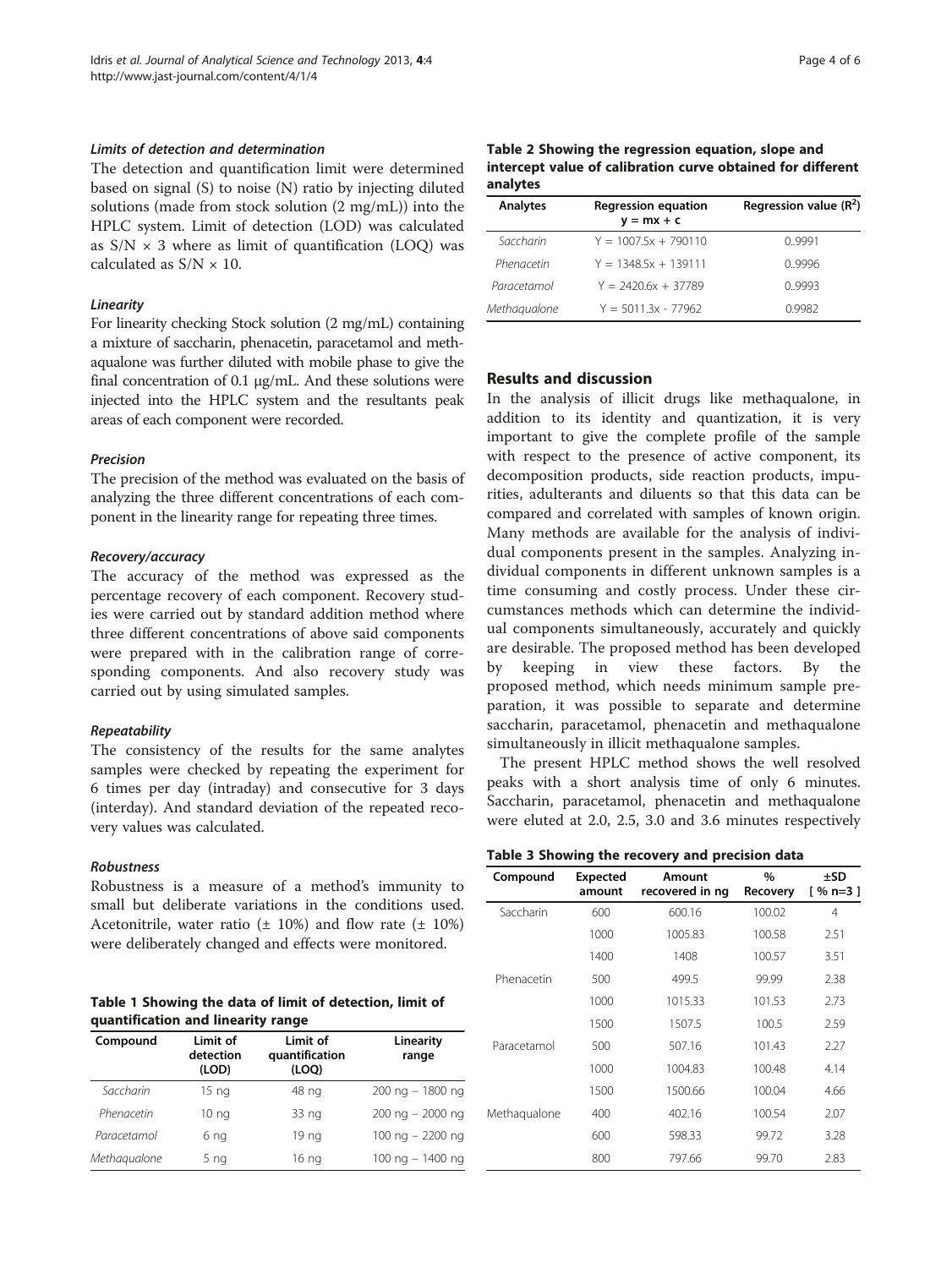| Compound     | Intraday recovery value (n=6)                 | $±$ S.D | Interday recovery value (3 days) | $±$ S.D |
|--------------|-----------------------------------------------|---------|----------------------------------|---------|
| Saccharin    | 100.02, 101.31, 100.98, 99.99, 104.53, 101.54 | 1.66    | 100.02, 104.34, 102.54           | 2.16    |
| Phenacetin   | 99.99, 99.87, 101.72, 103.64, 101.73, 100.11  | 1.47    | 98.99, 101.76, 102.70            | l.92    |
| Paracetamol  | 101.43, 102.70, 101.11, 100.68, 101.99, 99.76 | 1.02    | 101.43, 104.37, 104.01           | .60     |
| Methaqualone | 100.54, 100.96, 102.73, 101.13, 100.02, 99.99 | 1.05    | 100.54, 98.67, 103.54            | 2.45    |

Table 4 Showing intraday and interday reproducibility data

(Figure [2](#page-1-0)) under the experimental conditions used. The samples were analyzed in the wavelength ranges from 210 nm to 350 nm by using PDA detector. For detection of saccharin, paracetamol, phenacetin and methaqualone an optimized wavelength of 238 nm was chosen. The mobile phase was optimized by varying mobile phase compositions and flow rate. It was found that mobile phase (acetonitrile: water, 90:10 v/v) with a flow rate of 1mL/min was found to be optimum for efficient resolution of the peaks (Figure [5](#page-2-0)).

The method was validated accordingly ICH guideline. The limit of detection (LOD), limit of quantification (LOQ), and linearity range and coefficient correlation data is presented in Table [1](#page-3-0). The recovery of this method was found to be better than 99% (Table [2](#page-3-0)). And the standard deviation (+ SD) of this method was found to be in the range from 2 to 5 (Table [3\)](#page-3-0). Intraday and interday studies also shows good reproducibility in respect of recovery (Table 4), and it was found to be precise and accurate. The method remained unaffected, by small but deliberate variations, in the LC flow rate  $(\pm 10\%)$  and mobile phase ratio ( $\pm 10\%$ ). The quantification of the components was studied on simulated samples. The percentage of methaqualone, phenacetin, paracetamol and saccharin in a typical illicit drug sample as well as simulated samples in Table 5.

## Conclusion

The proposed method is simple, accurate, reproducible and fast. It can determine the methaqualone, the adulterants/ diluents including saccharin simultaneously. The present method can be routinely used for the analysis of these components in illicit methaqualone samples and it will be a valuable method for drug profiling.

Table 5 Percentage of amount found in different samples & comparative correlation of new method with reference methods

| Sample                        | Compounds                                        | % Amount<br>expected | % Amount found by<br>new method | % Amount found by<br>reference methods | $± SD( n=3)$ |
|-------------------------------|--------------------------------------------------|----------------------|---------------------------------|----------------------------------------|--------------|
| Sample 1 (Unknown)            | Methaqualone Phenacetin<br>Paracetamol Saccharin |                      | 12.04                           | 12.45                                  | 0.28         |
|                               |                                                  | Ĭ.                   | 45.60                           | 45.09                                  | 0.36         |
|                               |                                                  |                      | 25.08                           | 26.18                                  | 0.77         |
|                               |                                                  |                      | 15.01                           | 14.31                                  | 0.49         |
| Sample 2 (Mixed different     | Methaqualone Phenacetin<br>Paracetamol Saccharin | 25                   | 26.15                           | 24.68                                  | 1.03         |
| proportion of four compounds) |                                                  | 25                   | 24.49                           | 24.10                                  | 0.27         |
|                               |                                                  | 25                   | 23.98                           | 25.35                                  | 0.96         |
|                               |                                                  | 25                   | 27.05                           | 26.78                                  | 0.19         |
| Sample 3 (Mixed different     | Methaqualone Phenacetin<br>Paracetamol Saccharin | 20                   | 18.92                           | 21.35                                  | 1.71         |
| proportion of four compounds) |                                                  | 20                   | 21.05                           | 21.69                                  | 0.45         |
|                               |                                                  | 30                   | 28.19                           | 30.70                                  | 1.77         |
|                               |                                                  | 30                   | 32.11                           | 29.85                                  | 1.59         |
| Sample 4 (Mixed different     | Methaqualone Phenacetin<br>Paracetamol Saccharin | 30                   | 31.98                           | 30.51                                  | 1.03         |
| proportion of four compounds) |                                                  | 30                   | 28.70                           | 31.59                                  | 2.04         |
|                               |                                                  | 20                   | 19.25                           | 18.75                                  | 0.35         |
|                               |                                                  | 20                   | 22.70                           | 20.96                                  | 1.23         |
| Sample 5 (Mixed different     | Methaqualone Phenacetin<br>Paracetamol Saccharin | 35                   | 33.69                           | 36.68                                  | 2.11         |
| proportion of four compounds) |                                                  | 30                   | 28.18                           | 31.32                                  | 2.22         |
|                               |                                                  | 20                   | 21.83                           | 18.96                                  | 2.02         |
|                               |                                                  | 15                   | 13.76                           | 14.13                                  | 0.26         |